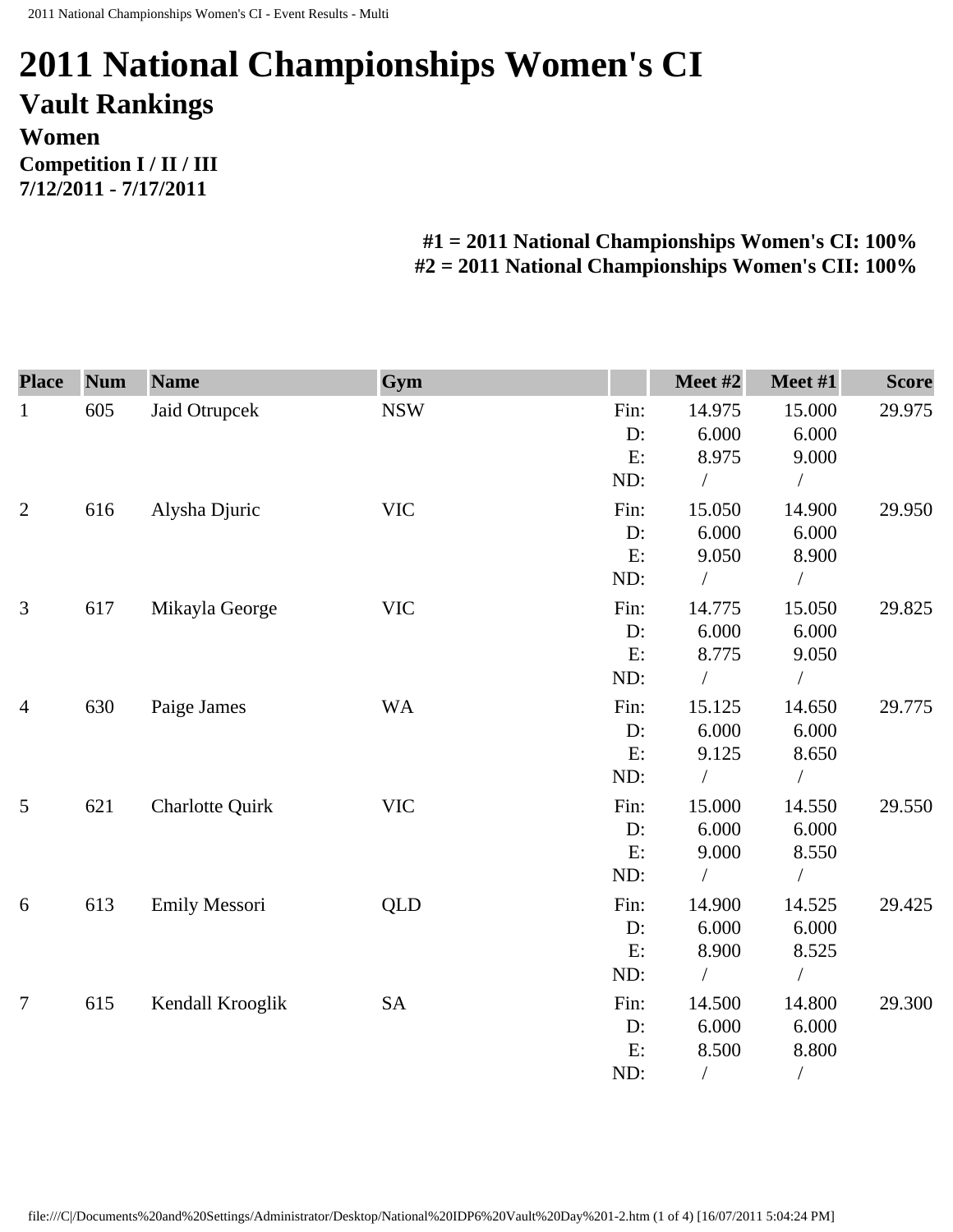2011 National Championships Women's CI - Event Results - Multi

| $8\,$     | 625 | Emily Whitehead         | <b>VIC</b> | Fin:<br>D:<br>E:<br>ND: | 14.675<br>6.000<br>8.675               | 14.600<br>6.000<br>8.600<br>$\sqrt{2}$ | 29.275 |
|-----------|-----|-------------------------|------------|-------------------------|----------------------------------------|----------------------------------------|--------|
| <b>9T</b> | 628 | Madeleine Clark-Carlile | <b>WA</b>  | Fin:<br>D:<br>E:<br>ND: | 14.525<br>6.000<br>8.525               | 14.500<br>6.000<br>8.500               | 29.025 |
| <b>9T</b> | 619 | Aleisha Mckay           | <b>VIC</b> | Fin:<br>D:<br>E:<br>ND: | 14.775<br>6.000<br>8.775<br>$\sqrt{2}$ | 14.250<br>6.000<br>8.250<br>$\sqrt{2}$ | 29.025 |
| 11        | 610 | <b>Holly Cushing</b>    | <b>QLD</b> | Fin:<br>D:<br>E:<br>ND: | 14.750<br>6.000<br>8.750               | 14.250<br>6.000<br>8.250               | 29.000 |
| 12        | 612 | <b>Brittnee Mcgrath</b> | QLD        | Fin:<br>D:<br>E:<br>ND: | 14.600<br>6.000<br>8.600               | 14.325<br>6.000<br>8.325<br>$\sqrt{2}$ | 28.925 |
| 13        | 631 | Paige Meckenstock       | <b>WA</b>  | Fin:<br>D:<br>E:<br>ND: | 14.625<br>6.000<br>8.625               | 14.275<br>6.000<br>8.275               | 28.900 |
| 14        | 608 | Alexandra Venianakis    | <b>NSW</b> | Fin:<br>D:<br>E:<br>ND: | 14.550<br>6.000<br>8.550               | 14.300<br>6.000<br>8.300               | 28.850 |
| 15        | 622 | Logan Sharrock          | <b>VIC</b> | Fin:<br>D:<br>E:<br>ND: | 14.575<br>6.000<br>8.575<br>$\sqrt{2}$ | 14.200<br>6.000<br>8.200<br>$\sqrt{2}$ | 28.775 |
| 16        | 601 | Tarni Basalo            | <b>NSW</b> | Fin:<br>D:<br>E:<br>ND: | 14.450<br>6.000<br>8.450               | 14.250<br>6.000<br>8.250               | 28.700 |
| 17        | 609 | Fiona Wallace           | <b>NSW</b> | Fin:<br>D:<br>E:<br>ND: | 14.425<br>6.000<br>8.425<br>$\sqrt{2}$ | 14.225<br>6.000<br>8.225<br>$\sqrt{2}$ | 28.650 |
| 18T       | 611 | Alysha Koloi            | QLD        | Fin:<br>D:<br>E:<br>ND: | 14.075<br>6.000<br>8.075               | 14.450<br>6.000<br>8.450               | 28.525 |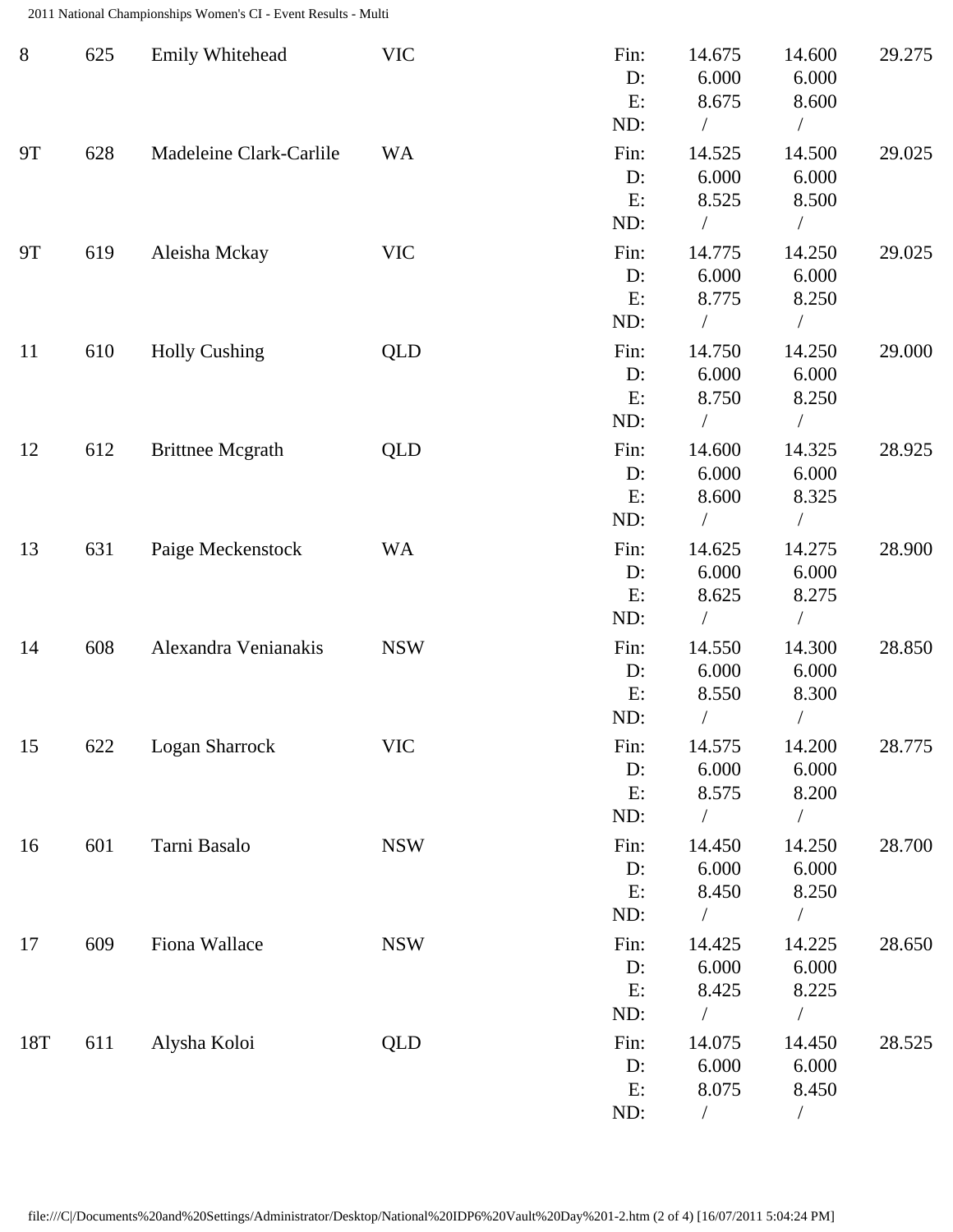2011 National Championships Women's CI - Event Results - Multi

| 18T | 607 | Carissa Uno            | <b>NSW</b> | Fin:<br>D:<br>E:<br>ND:    | 14.525<br>6.000<br>8.525<br>$\sqrt{2}$ | 14.000<br>6.000<br>8.000<br>$\sqrt{2}$     | 28.525 |
|-----|-----|------------------------|------------|----------------------------|----------------------------------------|--------------------------------------------|--------|
| 20  | 606 | Hannah Tam             | <b>NSW</b> | Fin:<br>D:<br>E:<br>ND:    | 14.350<br>6.000<br>8.350               | 14.100<br>6.000<br>8.100                   | 28.450 |
| 21  | 623 | Jasmine Slade          | <b>VIC</b> | Fin:<br>D:<br>E:<br>ND:    | 14.250<br>6.000<br>8.250<br>$\sqrt{2}$ | 14.125<br>6.000<br>8.125<br>$\overline{1}$ | 28.375 |
| 22T | 603 | Kayleigh Falconer      | <b>NSW</b> | Fin:<br>$D$ :<br>E:<br>ND: | 14.225<br>6.000<br>8.225               | 14.100<br>6.000<br>8.100<br>$\sqrt{2}$     | 28.325 |
| 22T | 632 | Aya Meggs              | <b>WA</b>  | Fin:<br>D:<br>E:<br>ND:    | 14.225<br>6.000<br>8.225               | 14.100<br>6.000<br>8.100<br>$\overline{ }$ | 28.325 |
| 24  | 620 | <b>Lauren Pengelly</b> | <b>VIC</b> | Fin:<br>D:<br>E:<br>ND:    | 14.325<br>6.000<br>8.325               | 13.850<br>6.000<br>7.850<br>$\sqrt{2}$     | 28.175 |
| 25  | 624 | Loren Stojcevski       | <b>VIC</b> | Fin:<br>D:<br>E:<br>ND:    | 14.225<br>6.000<br>8.225               | 13.925<br>6.000<br>7.925<br>$\overline{1}$ | 28.150 |
| 26  | 602 | <b>Cassidy Ercole</b>  | <b>NSW</b> | Fin:<br>D:<br>E:<br>ND:    | 14.025<br>6.000<br>8.025<br>$\sqrt{2}$ | 13.975<br>6.000<br>7.975<br>$\sqrt{2}$     | 28.000 |
| 27  | 604 | <b>Shannon Farrell</b> | <b>NSW</b> | Fin:<br>D:<br>E:<br>ND:    | 14.300<br>6.000<br>8.300               | 13.500<br>6.000<br>7.500                   | 27.800 |
| 28  | 627 | <b>Keeley Austin</b>   | <b>WA</b>  | Fin:<br>D:<br>E:<br>ND:    | 13.950<br>6.000<br>7.950               | 13.675<br>6.000<br>7.675<br>$\bigg)$       | 27.625 |
| 29  | 629 | Yasmin Collier         | <b>WA</b>  | Fin:<br>D:<br>E:<br>ND:    | 14.375<br>6.000<br>8.375<br>$\sqrt{2}$ | 13.125<br>6.000<br>7.125<br>$\sqrt{2}$     | 27.500 |